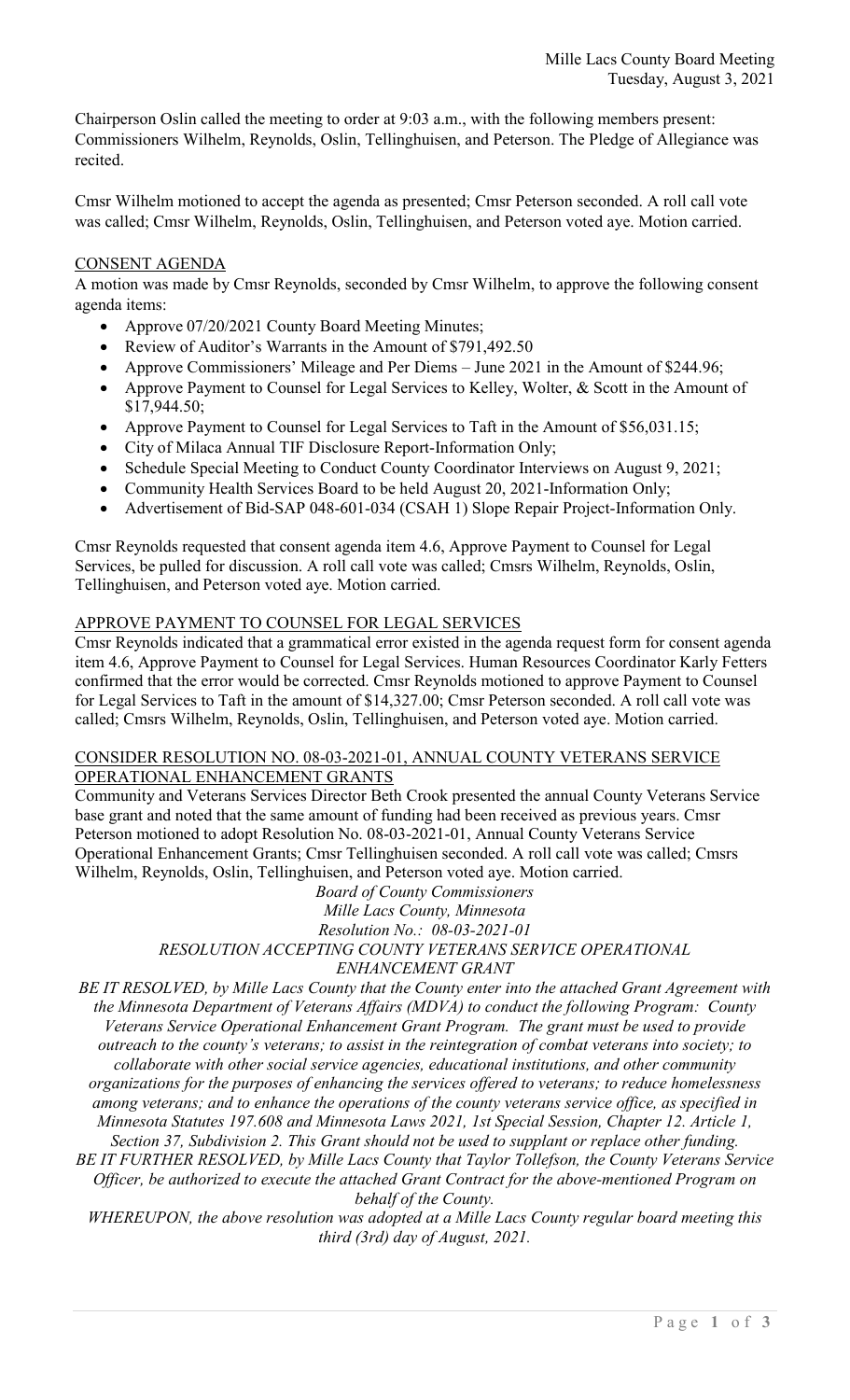#### PURCHASE OF SERVICE AGREEMENT/HOUSING SUPPORT AGREEMENT FOR NEW PROVIDER

Community and Veterans Services Director Crook presented the request for the approval of a new Service Agreement and Housing Support Agreement for new adult foster care provider, Donna Collings. Cmsr Reynolds motioned to approve the Purchase of Service Agreement and Housing Support Agreement for Donna Collings; Cmsr Peterson seconded. A roll call vote was called; Cmsrs Wilhelm, Reynolds, Oslin, Tellinghuisen, and Peterson voted aye. Motion carried.

## PURCHASE OF HOUSING SUPPORT AGREEMENT FOR 2021-2022

Community and Veterans Services Director Crook presented the request for the approval of a Housing Support Agreement for Project Forward, Inc. Cmsr Wilhelm motioned to approve the Housing Support Agreement for Project Forward, Inc.; Cmsr Peterson seconded. A roll call vote was called; Cmsrs Wilhelm, Reynolds, Oslin, Tellinghuisen, and Peterson voted aye. Motion carried.

# CONSIDER TYLER TECHNOLOGIES MUNIS CONTRACT AMENDMENT

Technology Services Manager Michael Virnig presented the proposed amendment and noted that the amendment was being evaluated by the County Attorney's Office. Cmsr Wilhelm motioned to approve the Tyler Technologies Munis Contract Amendment pending County Attorney approval; Cmsr Reynolds seconded. A roll call vote was called; Cmsrs Wilhelm, Reynolds, Oslin, Tellinghuisen, and Peterson voted aye. Motion carried.

### AWARD BID ALTERNATE FOR COUNTY ROAD CROSSINGS ON COUNTY DITCH 2

Land Services Director/Land Commissioner Chris Berg reviewed the bid previously received and accepted by the Board from Land Pride Construction, LLC for the repair of County Ditch 2 in the amount of \$193,665.30. Berg also recommended awarding the Bid Alternate 1 – Mille Lacs County Roads to Land Pride Construction. Berg noted that allowing the Drainage Authority to construct the road crossing would allow road project expenses to be contributed to the County's bond. Cmsr Peterson motioned to award Bid Alternate 1 – Mille Lacs County Roads for the County Road crossings of County Ditch 2 to Land Pride Construction, LLC; Cmsr Reynolds seconded. A roll call vote was called; Cmsrs Reynolds, Oslin, Tellinghuisen, and Peterson voted aye. Cmsr Wilhelm abstained. Motion carried.

#### RATIFY SIGNATURE ON AUTO THEFT GRANT RENEWAL WITH THE MN DEPT OF **COMMERCE**

Sheriff Don Lorge presented the request for the renewal of the MN Department of Commerce Grant for the Auto Theft Prevention Specialist. Cmsr Wilhelm motioned to approve the renewal of the Auto Theft Grant with the MN Department of Commerce; Cmsr Tellinghuisen seconded. A roll call vote was called; Cmsrs Wilhelm, Reynolds, Oslin, Tellinghuisen, and Peterson voted aye. Motion carried.

# AUTHORIZE CLOSURE OF COUNTY ROAD 36 IN MILACA ON SEPTEMBER 25TH

County Engineer Neal Knopik introduced the request from the City of Milaca for the closure of County Road 36 for the Mega Meet Cross Country Race on September 25, 2021. Knopik noted a grammatical error in the recommend action on the agenda request form. Cmsr Peterson motioned to approve the closure of County Road 36 on September 25, 2021; Cmsr Reynolds seconded. A roll call vote was called; Cmsrs Wilhelm, Reynolds, Oslin, Tellinghuisen, and Peterson voted aye. Motion carried.

#### APPROVAL OF SHERIFF'S OFFICE FIREARM UPGRADE/TRADE IN

Chief Deputy Kyle Burton discussed the handgun upgrade/trade in proposal and stated that the expense to the County would be \$5,435.00 following the trade in. Cmsr Wilhelm motioned to approve the Sheriff's Office Firearm Upgrade/Trade In; Cmsr Peterson seconded. A roll call vote was called; Cmsrs Wilhelm, Reynolds, Oslin, Tellinghuisen, and Peterson voted aye. Motion carried.

#### CONSIDER RECRUITMENT OF ASSISTANT COUNTY ENGINEER

Human Resources Coordinator Fetters requested approving the recruitment of an Assistant County Engineer. Fetters presented the proposal of advertising an Assistant County Engineer position in conjunction with the current Construction Services Manager position. Cmsr Peterson motioned to approve the recruitment of Assistant County Engineer in Conjunction with the Construction Services Manager posting; Cmsr Reynolds seconded. A roll call vote was called; Cmsrs Reynolds and Peterson voted aye. Cmsrs Wilhelm, Oslin, and Tellinghuisen voted nay. Motion failed.

#### CONSIDER CHARITABLE GAMBLING PERMIT

Human Resources Coordinator Fetters presented Resolution No. 08-03-2021-02, concerning a charitable gambling permit for the Rum River Sno Riders. Cmsr Reynolds motioned to adopt Resolution No. 08